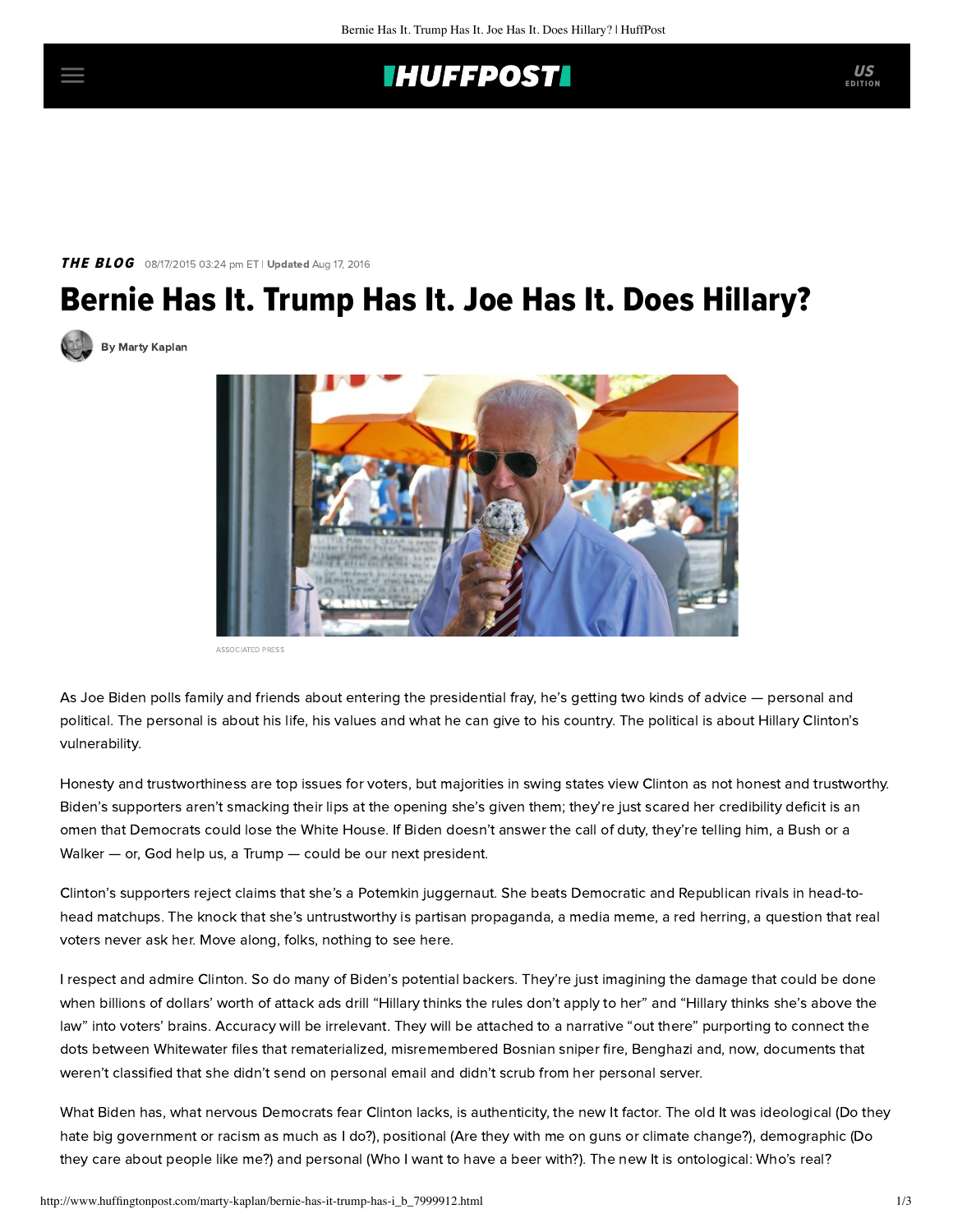#### Bernie Has It. Trump Has It. Joe Has It. Does Hillary? | HuffPost

Biden is real. His personal tragedies testify to that. He's not a politician, he's our brother: There but for the grace of God go I. The goofy stuff he sometimes says just shows that he's a living, breathing person. It has its upside: his impromptu endorsement of same-sex marriage on "Meet the Press" in the thick of the 2012 campaign was arguably the tipping point of Obama's, and America's, evolution on the issue.

Two candidates in the race are running on It. Bernie Sanders is drawing the biggest crowds of the campaign because he seems as honest as his hair. But his manifest authenticity ("Yeah, I'm a socialist") may make him unelectable — the same fate Clinton is feared to be facing, though for the opposite reason. Donald Trump has It, too, but, like his hair, there's artifice about it. Is Trump real? Or is he "real"? Trump works both sides of that aisle. Think of Don Draper on the deck at Esalen at the end of Mad Men, dreaming up "It's the real thing" for Coke.

I don't think Trump's narcissism is reality show shtick. That id isn't "real"; it's real. He may think he's playing a character, but what he's living is likely a character disorder. A man all about erecting big buildings with his name on top is practically pleading to be diagnosed. But even if it's an act, his *I-can't-believe-he-just-said-that* straight talk has broken the fourth wall of American politics. He's not just the P.T. Barnum of politics; he's the Pirandello.

Best example: He cops to the corruption of politics by money. Jeb Bush, says Trump, is a puppet of the people who give him money, and so are the other losers in the race. He has unimpeachable authority to say this. You can believe me, he says, because I was one of those donors; so are my many rich friends. I knew what I was buying, and politicians know what they're selling. They're liars if they deny it, and you're stupid if you believe them. I'm the only one who doesn't need anyone's money. It may take a village to raise a child, but it takes a plutocrat to blow the whistle.

Sanders, too, says contributors don't give out of the goodness of their hearts; they always want something. That gives him standing. So does having no super PAC. "It's easy for Trump to say, 'I don't need their money," Sanders [said](http://www.cbsnews.com/news/face-the-nation-transcripts-august-9-2015-trump-fiorina-carson-sanders/) on Face the Nation, "because he's a billionaire." The "logical consequence" of Trump's argument: "The only people who can run for office in America who don't have to curry favors are billionaires themselves." Sanders' alternative is the 350,000 people who've contributed an average of \$31 to his campaign. This is peanuts, but it makes him real.

Clinton, too, wants campaign finance reform, and Sanders' catching fire with the base on that issue is probably what got her to talk more about it. At the same time, her campaign plans to raise \$2.5 billion. Barack Obama's credibility on campaign finance reform cratered in 2008, when he became the first major candidate [to opt out](http://www.nytimes.com/2008/06/20/us/politics/20obamacnd.html) of public financing. Clinton's rationale now, like Obama's then, is that she can't commit unilateral disarmament. She's playing by the rules we have; when she gets in, she'll change the game. Obama said that, too, but after he was elected, the issue sank out of sight.

Insiders explain Clinton's contradiction by citing the low priority voters put on campaign finance reform. But that's yesterday's conventional wisdom. The influence of big money on elections is turning up as voters' [top issue](http://cnnpressroom.blogs.cnn.com/2015/08/16/harvard-law-professor-lawrence-lessig-if-elected-i-will-stay-as-president-only-as-long-as-it-takes-to-get-this-campaign-finance-reform-fundamental-reform-passed/) in NBC/Wall Street Journal and New York Times polls. Harvard Law School professor Lawrence Lessig has even launched a quixotic presidential campaign on this one issue.

Clinton won't go as far as Lessig wants her to, and she won't go as far as Sanders is, but she can't afford to be seen as any less credible on money in politics than Trump. Straight talk from her would be electrifying. Did the hours she spent dialing for dollars ever make her want to take a shower? Was there a contribution to her Senate campaigns she regrets accepting? Have donors asked for things that crossed a line? Where does she draw that line? (And did she really go to Trump's wedding just because she thought it would be [entertaining](http://www.usnews.com/news/politics/articles/2015/08/10/clinton-thought-trump-wedding-would-be-entertaining)?)

These are the kind of questions about campaign finance that Jeb Bush, Chris Christie, Scott Walker, Marco Rubio, Rand Paul and John Kasich should be asked. [More than half of the money t](http://www.nytimes.com/2015/08/15/opinion/the-affluent-ante-up-for-the-presidency.html)hat Republican candidates have raised has come from just 130 families and their businesses. Trump's candor about the contributor class — his rupture with donor omertà — has turned the other candidates' evasions into anvils around their ankles. Questions about Clinton's money machine won't go away. They give her an opportunity. But if her answers sound as weasely as Jeb Bush's, it won't do wonders for her trustworthiness.